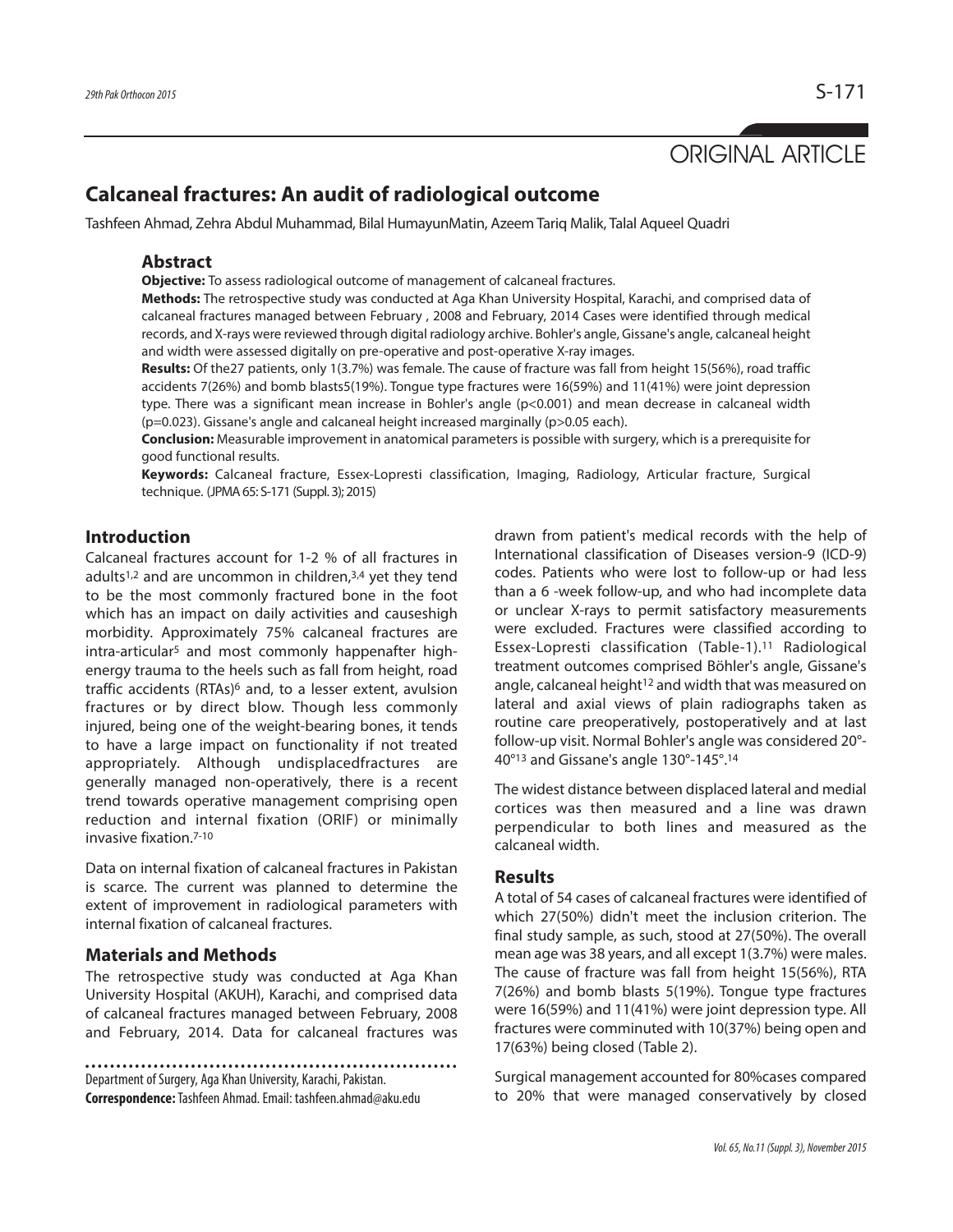

Figure-1: (A-F) Pre-operative (A-lateral,B-axial) and post-operative (C-lateral,D-axial) X-rays and the measurement (E-lateral,F-axial) method (b=Bohler's angle;g=Gissane'sangle, h=height, w=width). Post-operative final X-rays showing healed fracture with increase in Bohler's angle and reduction in Gissane's angle, increase in height and decrease in width. Fixation of the body has been done with semitubular plate and the sustentacular fragment with latero-medial lag screw.

Table-1: Essex-Lopresti Classification of Calcaneal Fractures.<sup>11</sup>

Extra-Articular Fractures (25%) Intra-Articular Fractures (75%) ■ Tonque fracture

- Primary fracture line through posterior facet
- Secondary fracture line:

• Runs straight back to the posterior border of the tuberosity from the crucial angle (of Gissane)

- $\bullet$  This produces one large posterior, superior and lateral fragment
- $\bullet$  It can be displaced, "like a see-saw, down at the front and up at the back"
- The displaced key fragment can be maneuvered using the long lever
- The fragment may be flexed by the continuing pull of the Achilles tendon
- **Joint depression fracture**
- Primary fracture line through posterior facet
- Secondary fracture line

• Runs across the body just behind the joint, and deviates dorsally to exit the bone just posterior to the articular facet, creating a fragment separate to the tuberosity -the thalamic portion

- Which contains the major portion of the posterior articular facet of the calcaneus
- $\bullet$  This also acts in a see-saw fashion, down at the front and up at the back
- More common than the tongue fracture
- The displaced fragment buried in the bone can only be reduced by an open approach

*JPak Med Assoc (Suppl.3)*

**Table-2:** Fracture characteristics (n=27).

| <b>Characteristic</b> |                       | <b>Number</b> |
|-----------------------|-----------------------|---------------|
| Mechanism             | Fall                  | 15            |
|                       | Road traffic accident | 7             |
|                       | <b>Bomb blast</b>     | 5             |
| <b>Type</b>           | Closed                | 17            |
|                       | <b>Open</b>           | 10            |
| Classification        | Joint depression      | 11            |
|                       | Tonque type           | 16            |

reduction and cast/splint application. Surgical management comprised of K-wire, percutaneous screws, semitubular plate (Figure-1), and, more recently, calcaneal locking plates (Figure-2). Mean follow-up was 16±2.5 weeks (range: 6-22 weeks).

There was a significant mean increase in Bohler's angle (p<0.001) and mean decrease in calcaneal width (p=0.023) (Table-2). Gissane's angle and calcaneal height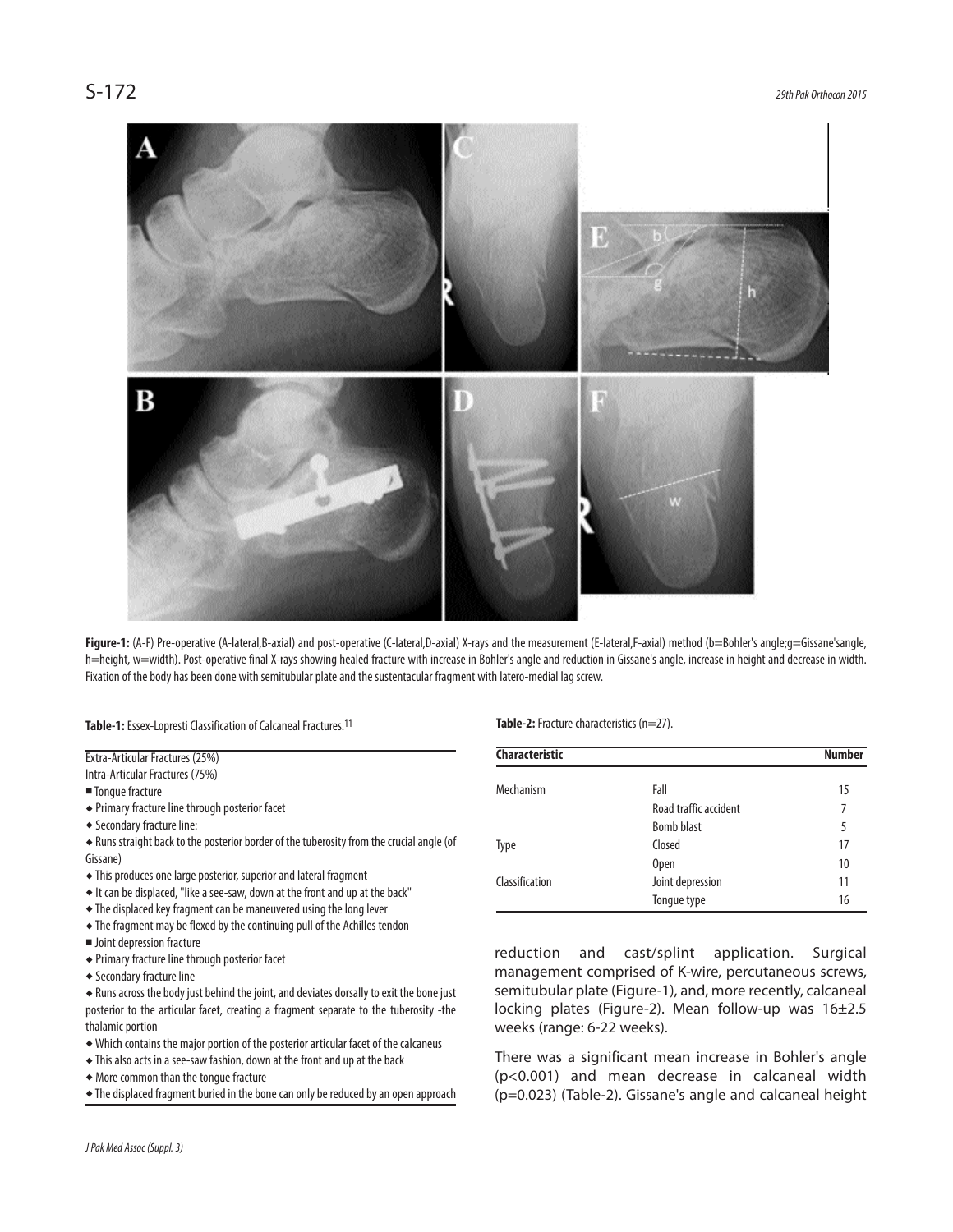

**Figure-2:** (A-D) Pre-operative (A-lateral, B-axial) and post-operative (C-lateral, Daxial) X-rays. Fixation has been done with calcaneal locking plate having obliquely aligned screw slots for the subarticular bone below the posterior facet (these screws also catch the medial sustentacular fragment as seen on the axial view), and slots for the anterior process and posterior tuberosity.

**Table-3:** Radiological outcome.(Mean  $\pm$  SD).

|                                                                                                                                                                                                                                                                                                                                              | <b>Pre-operative</b> | Post-operative | Last follow-up |
|----------------------------------------------------------------------------------------------------------------------------------------------------------------------------------------------------------------------------------------------------------------------------------------------------------------------------------------------|----------------------|----------------|----------------|
| Bohler angle (°)                                                                                                                                                                                                                                                                                                                             | $15 + 7$             | $73 + 9*$      | $73 + 7*$      |
| Gissane Angle (°)                                                                                                                                                                                                                                                                                                                            | $115+27$             | $121 + 7$      | $120 + 8$      |
| Calcaneal Width (mm)                                                                                                                                                                                                                                                                                                                         | $50 + 10$            | $45+10#$       | $45 + 9#$      |
| Calcaneal Height (mm)                                                                                                                                                                                                                                                                                                                        | $42 + 6$             | $44 + 4$       | $43 + 5$       |
| $\mathcal{L}$ $\wedge$ $\wedge$ $\wedge$ $\wedge$ $\wedge$ $\wedge$ $\wedge$ $\wedge$ $\wedge$ $\wedge$ $\wedge$ $\wedge$ $\wedge$ $\wedge$ $\wedge$ $\wedge$ $\wedge$ $\wedge$ $\wedge$ $\wedge$ $\wedge$ $\wedge$ $\wedge$ $\wedge$ $\wedge$ $\wedge$ $\wedge$ $\wedge$ $\wedge$ $\wedge$ $\wedge$ $\wedge$ $\wedge$ $\wedge$ $\wedge$ $\$ |                      |                |                |

 $p < 0.01$ ; # $p < 0.05$ 

increased marginally (p>0.05 each).

#### **Discussion**

Data is limited from this part of the world on calcaneal fractures, especially regarding radiological outcome. A study15 reported functional outcome to be 48% good to excellent and 52% fair to poor, but these are combined results of ankle and foot fractures. Similar results have been reported by others, and the high rate of fair/poor results is generally attributed to severity of fractures, making it difficult to restore normal anatomy. Calcaneal fractures generally occur from axial loading. As the talus drives into the calcaneus, the force results in joint depression, the body fragment bursts so that the mediolateral width increases, and calcaneal height is reduced, resulting in reduced pitch which makes the gastro soleus slack and thus weak. Subtalar joint articular surface involvement is often the reason for poor outcomes, as it results in stiffness and pain on heel inversion and eversion, thus adversely affecting gait. Although conventional radiographs are good to assess the angles and dimensions, congruity of the subtalar articular surface is only partially evident on the lateral film. Thus, computed tomography (CT) scan has become a method of choice, and Sanders has developed his classification based on coronal CT scan appearance. 16 Due to cost, CT scan was not done in many of our patients, hence Sanders classification was not used. In the absence of CT scan, Broden's view is a practical method to assess subtalar articular surface. This is done in anterior-posterior (AP) direction with the ankle rotated internally by 30°-40°, taking four exposures at 10°, 20°, 30° and 40° cephalad tilt. This view can be obtained intraoperatively using fluoroscopy.

Recently, emphasis is being placed on surgical management aimed at correction of calcaneal height in order to restore calcaneal pitch, anatomical reduction of the subtalar joint under direct vision and rigid fixation. 7-10 This is on the pretext that functional results will improve, and several studies have shown good outcome with surgery. Our study focussedon surgical outcome in terms of improvement in radiological parameters reflecting anatomic restoration. The results showed improvement in Bohler and Gissane's angles and calcaneal width, and a non-significant increase in calcaneal height. Moreover, the improvement was sustained over time, and the last follow-up X-ray showed minimal loss of correction. However, operative management has its own complications. Thus, hematoma, wound marginal necrosis and infection are well-known complications with conventional extensile approach, thus recently modified extensile and minimally invasive (sinus-tarsi) approaches are gaining popularity. 17

Being a retrospective study, our study has some limitations. We could not correlate radiological with functional outcome as this is best done prospectively. Many patients did not have complete set of X-rays in our digital archive; some may have had X-rays done outside which could not be included in the study. Furthermore, the cases included had been managed non-operatively as well as operatively; the data presented regarding change in measurements pertains to the operated cases. Outcome of non-operatively managed cases is best done through analysis of function which, as described above, was beyond the scope of the present study.

We recommend careful assessment of pre-operative Xrays to recognise the different parameters which require